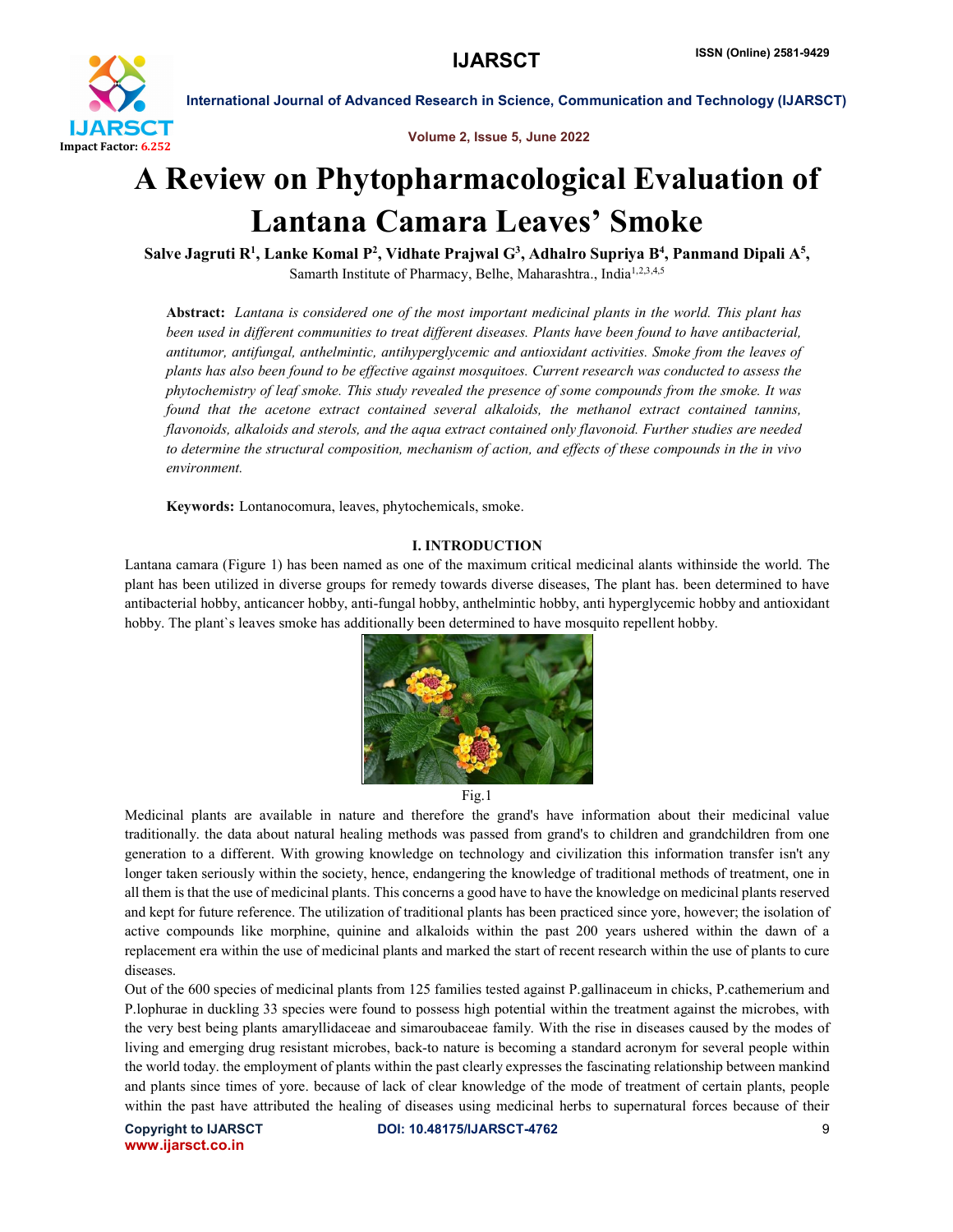

## Volume 2, Issue 5, June 2022

indisputable healing capability. Medicinal plants have since history been wont to treat many illnesses which affect humankind even today. Many traditionalists have done this for quite it slow and thus prevented many deaths within the past few decades. However, this has been finished little scientific prove on the efficacy and therefore the toxicity of the extracts on the affected individuals.

Plants are known to possess multiple medicinal properties, hence, enabling them to possess several uses within the pharmaceutical industry. Studies on several plants are done everywhere the planet and plants have shown great potential within the treatment of diseases affecting both humans and animals. Study reports on plants have shown them to own anti-hyperglycemic, hypoglycemic, anti hyperlipidemic, antitumor, antioxidant, anti-inflammatory and anti-ulcerogenic properties. the employment of medicinal plants is as old as man. within the past few decades medicinal plants are tested extensively and located to own several pharmacological uses, like antibacterial activity, antifungal activity, anti-diabetic activity, anticancer activity, antioxidant activity, hepatoprotective activity, haemolytic activity, anti-inflammatory activity, larvicidal activity, anthelmintic activity, central systema nervosum activity and pain relief activity.

Herbal medicine remains a matter of argument within the current world with many still skeptical on its efficiency. This has been thanks to greedy practitioners who want to become wealthy by pretending to understand much about the diseases which their clients claim to possess, hence, resulting in the appliance of wrong treatment and administration of wrong drugs which don't cure the patient and thus resulting in the worsening of matters or perhaps the death of the victim. Much scientific data must be provided. so as to make the needed confidence within the use of medicinal plants.

Many side effects related to allopathic medicines and dependencies are common reasons why many folks are hospitalized today. so as to counteract the consequences many of us are now turning to nature in pure form to forestall and cure diseases: using natural medicinal herbs or natural health alternatives.

The use of smoke within the preservation of foodstuffs: has been in use, especially within the developing countries with great success. Traditionally cereals like maize are put within the kitchen roofs which use firewood as fuel. When the firewood is burnt plenty of smoke is produced which upon coming into contact with the cereals they form a protective layer on top the cereals hence protecting it from insects. the utilization of volatile compounds are studied within the past and proved to possess significant repellent effect. the employment of Lantana camara has been found to own immense repellency against female Anopheles mosquitoes. Traditionally, people inhale the smoke of certain parts of plants in treatment of varied diseases. the present study was done to research the phytochemical composition Lantana camara leaves smoke.

# II. MATERIALS AND METHODS

# 2.1 Sample Collection and Preparation:

The herb was randomly collected within the natural forest around University of dr. Babasaheb Ambedkar. The plant samples were collected and identified by a taxonomist within the academic department dr. Babasaheb Ambedkar University. The samples were allowed to dry at temperature under a shade. The dry samples were then crushed in fine powder and stored in tightly. sealed polyethylene bags.



# Fig. 2

## 2.2 Extraction Procedure

Copyright to IJARSCT **DOI: 10.48175/IJARSCT-4762** 10 www.ijarsct.co.in The plant smoke was harvested by burning it under an inverted glass filter funnel. The funnel was connected to a conical flask containing different solvent, one at a time (Fig.2). A pump was connected to the conical flask so as to make a partial vacuum within the flasks hence sucking within the smoke through the solvent. Each incoming pipe was dipped into the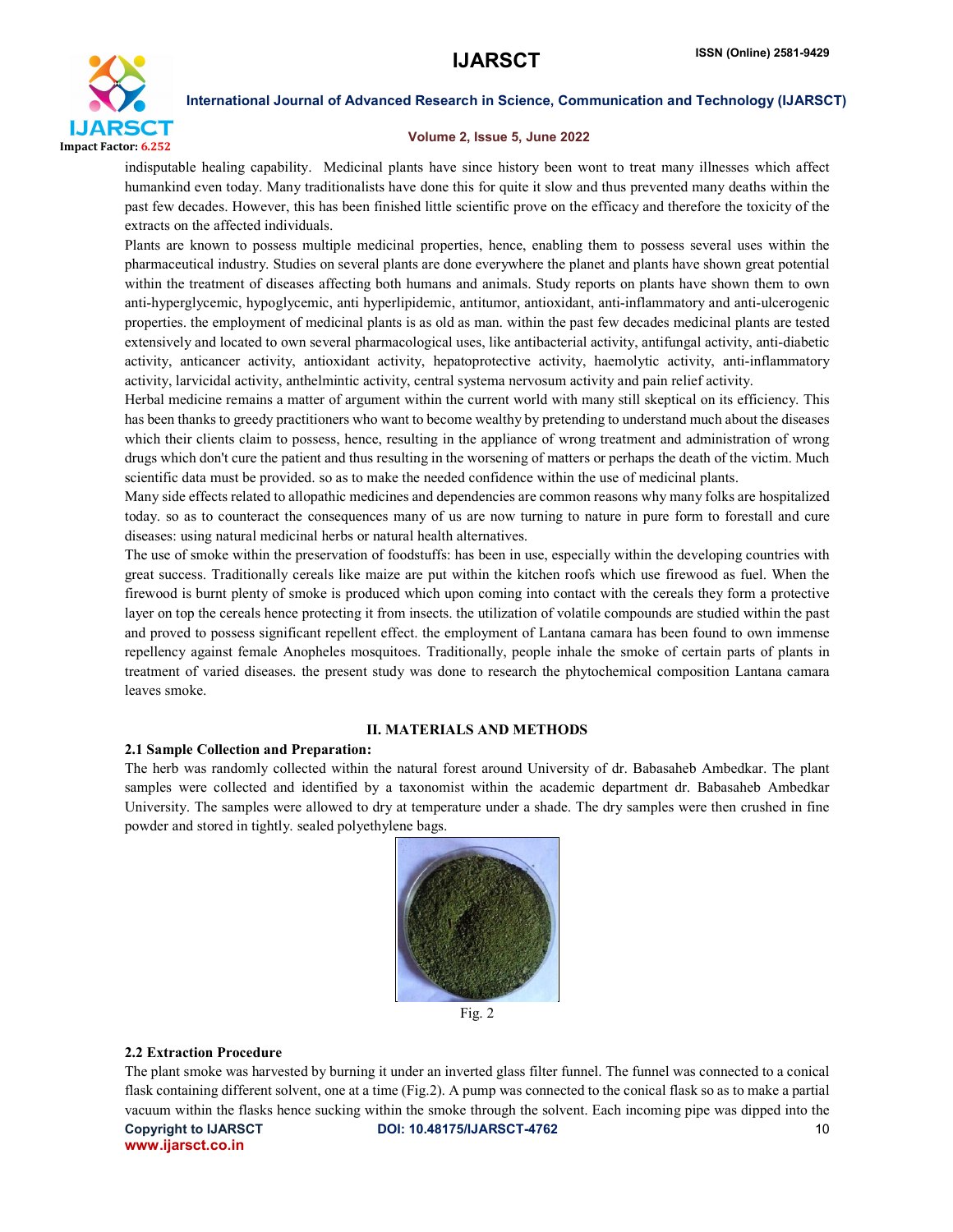

## Volume 2, Issue 5, June 2022

solvent and therefore the un-dissolved smoke sucked from the highest of the flask through the leaving pipe to the subsequent conical flask. This process was allowed to continue flask. This process was allowed to continue until the solvents turned color, indicating presence of dissolved matter. The resulting solution was then concentrated employing a rotor vapor machine and therefore the extracts obtained and stored in a very refrigerator at 4<sup>o</sup>C, to be later used for the analysis.



Fig. 2

Boiling. The mixture was then filtered and 1% of fecl3 was added to the filtrate and observations made. At brownish green color or a blue, black coloration indicated the presence of tannins.

# 2.3 Qualitative Phytoconstituents Analysis

The extracts' phyto-constituents: analysis for identification of bioactive chemical constituents was done using standard procedures with slight modifications.

- Tannins: About 0.5 g of the sample was put in an exceedingly tube and 20 ml of water was added and heated to
- Saponins: The crude extract was mixed with 5 ml of water and vigorously shaken. The formation of stable form indicated the presence of saponins.
- Flavonoids: A portion of the aqueous extract was added during a tubing. To this, 5 ml of dilute ammonia and a pair of ml of concentrated acid was added. the looks of a yellow color indicated the presence of flavonoids,
- Terpenoids: The extracts of the stuff were taken during a clean tubing, 2 ml of chloroform was added and vigorously shaken then evaporated to dryness. To this, 2 ml of concentrated acid was added and heated for about 2 minutes. A grayish color indicated the presence of terpenoids.
- Glycosides: Salkowsks' test: The solvent extract of the material was mixed with 2 ml of chloroform so 2 ml of concentrated oil of vitriol was carefully added and shaken gently, then the observations were made. A red brown color indicated the presence of the steroid ring (glycone portion of glycoside)
- Alkaloids: The crude extract was mixed with 1% of HCI during a tube. The tubing was then heated gently and filtered. To the filtrate, some drops of Mayer's and Wagner's reagents were added into the tube. A resulting precipitate confirmed the presence of alkaloids,
- Steroids: Liebermann Burchard reaction: About 2 g of the mixed with 2 ml of a combination of carboxylic acid then. concentrated acid is added along the side of the tube. Blue green ring indicated the presence extract was put in an exceedingly tubing and 10 ml of chloroform was added and filtered, then 2 ml of the filtrate was of steroids.
- Phenols: The plant's solvent extract was put during a tube and treated with some drops of twenty-two of FeCl, Formation of bluish green coloration indicated the presence of phenols.

# III. RESULT

From the study the plant leaves smoke was found to contain several compounds (table 1). Acetone extract was found to contain only alkaloids, methanol extract was found to contain tannins, flavonoids, alkaloids and steroids while the aqua extract contained only flavonoids.The presence of those important phytochemicals is a sign of the nice pharmacological importance of the plant when utilized in the standard way.

Alkaloids which are secondary metabolites, they'll be defined as cyclic compounds which have nitrogen in a very negative oxidation number. They affect the chemical transmitters' action of the system. They even have other pharmacological

www.ijarsct.co.in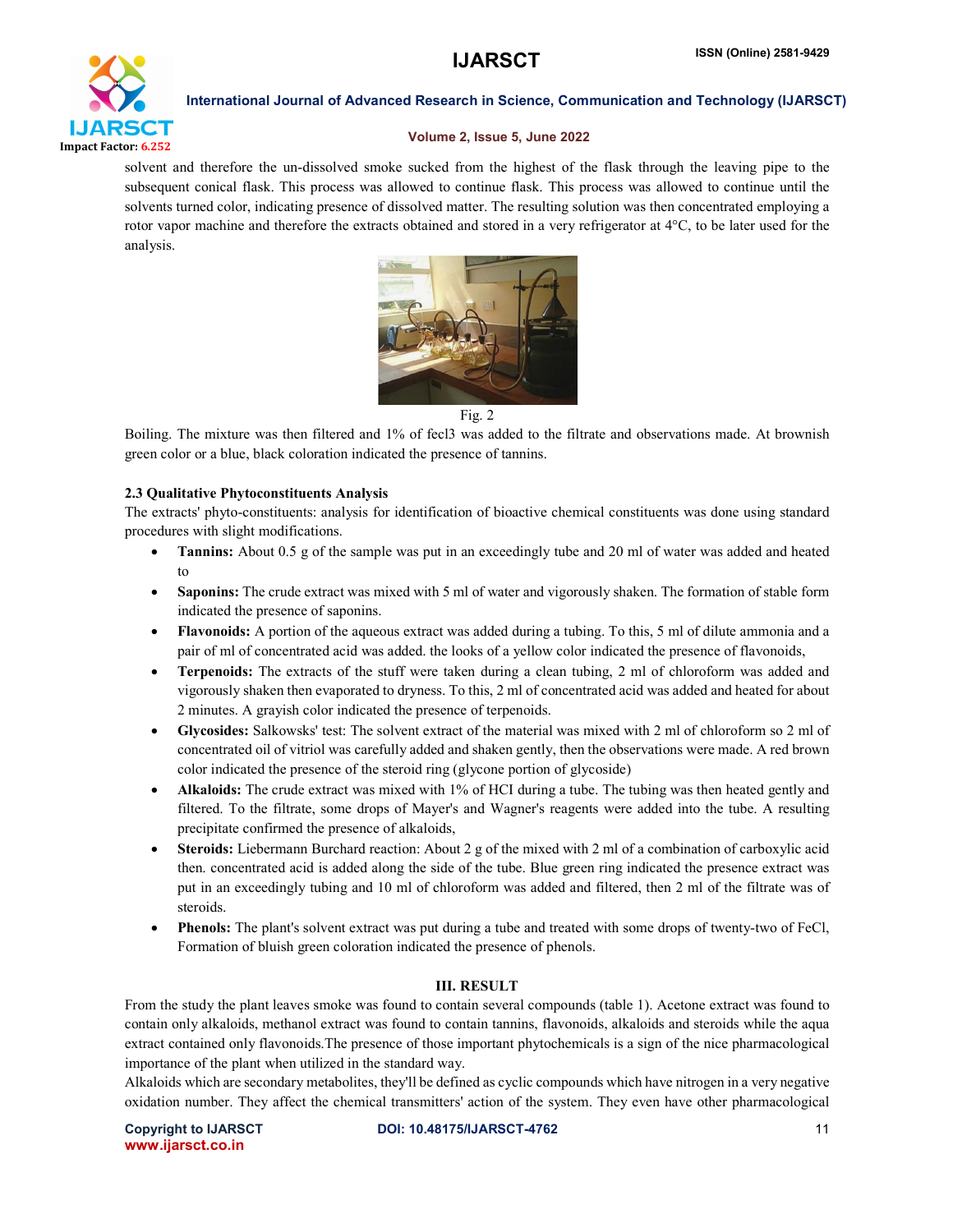

#### Volume 2, Issue 5, June 2022

activities like analgesic, antispasmodic, antihypertensive, anti arrhymic and antibacterial effects. Alkaloids are found to own antimalarial activity. The compounds have also been used clinically to treat malaria, colic and stomach ulcers and employed in anticancer drugs. consistent with Karou , much study has been done on pharmacological properties of alkaloids on antiprotozoal, cytotoxic and anti-inflammatory properties.

| Phytochemical | Acetone | methanol | water |
|---------------|---------|----------|-------|
| Tannins       |         |          |       |
| Saponins      |         |          |       |
| Flavonoids    |         | $+$      | $+$   |
| Terpenoids    |         |          |       |
| Glycosides    |         |          |       |
| Alkoloids     | $^{+}$  |          |       |
| Sreroids      |         | $+$      |       |
| Phenols       |         |          |       |
|               |         |          |       |

Table.1

Alkaloids are isolated from different plants and their medicinal values tested. the foremost important use of alkaloids already known with its originality from plants is that the use of alkaloids compounds within the treatment of malaria. consistent with Ameyawn, many of the antimalarial drugs used today are alkaloids derived from plants. Alkaloids are identified for his or her functions, which include analgesic, anti-plasmodic and anti-bacterial activity. consistent with Ayitey, bitter leaves containing alkaloids are capable of reducing headache related to hypertension.

Flavonoids will be used as anti-diabetic. consistent with Namki , flavonoids may be accustomed prevent synthesis of flavours that are caused by fat oxidation. Flavonoids are found to possess antibacterial activity thanks to their ability to complex with extracellular and soluble proteins and to complex with bacterial cell membrane. Flavonoids are produced by plants in response to microbial infection and studies have shown that they need antibacterial activity against a good range of micro-organisms. Flavonoids are known to contain specific compounds called antioxidants, which protect human, animal and plant cells against the damaging effects of free radicals. Imbalance between free radicals and antioxidants results in oxidative stress, which has been related to inflammation, autoimmune diseases, cataract, cancer, brain disease, aging and arteriosclerosis. It also plays a task in heart diseases and neurodegenerative diseases. Flavonoids have also vasodilator activity, a property which is beneficial in improving blood circulation within the brain and in Alzheimer disease. Several isoflavone is accustomed improve blood circulation. Furanocoumarins a sort of flavonoids has been found to inhibit growth of tumor in mice. Free radicals, including the hydroxyl, peroxide, superoxide and lipid peroxide are related to variety of diseases like disorder, cataracts, diabetes, gastrointestinal inflammatory diseases, cancer, asthma, disease, devolution, periodontal disease and other inflammatory process.

Tannins also are secondary metabolites in plants. they're glycosides of garlic or protocatechvic acids. There astringent property makes them useful in preventing diarrhea and controlling hemorrhage thanks to their ability to precipitate proteins, mucus and constrict blood vessels. this is often the rationale why traditional healers use plants rich in tannins to treat wounds and burns since they're able to cause clotting. Some tannin has been reported to inhibit HIV replication selectively besides the employment of diuretics. This shows how traditional medicinal plants rich in tannins may be accustomed control this dangerous disease. Tannins have also shown antiparasitic effects. per Bajal , tannins can even be wont to protect the kidney since when taken the polio virus, herpes complex virus and various enteric viruses are inactivated. Foods rich in tannins are often accustomed treat hereditary hemochromatosis, which may be a genetic disorder characterized by excessive absorption of dietary iron. per Chung , many tannin molecules are shown to scale back the mutagenic activity of variety of mutagens. The anti-carcinogenic and anti-mutagenic potentials of tannins is also associated with their antioxidative property which is very important in protecting cellular oxidative damage including lipid peroxidation. The growths of the many fungi, yeast, bacteria and viruses are proven to be inhibited by tannins. Tannins have also been reported to exert physiological effects, like to accelerate pressure, decrease the serum lipid level, and produce liver necrosis and module immune responses. The dosage and sort of tannins are critical to those effects

www.ijarsct.co.in

Copyright to IJARSCT **DOI: 10.48175/IJARSCT-4762** 12